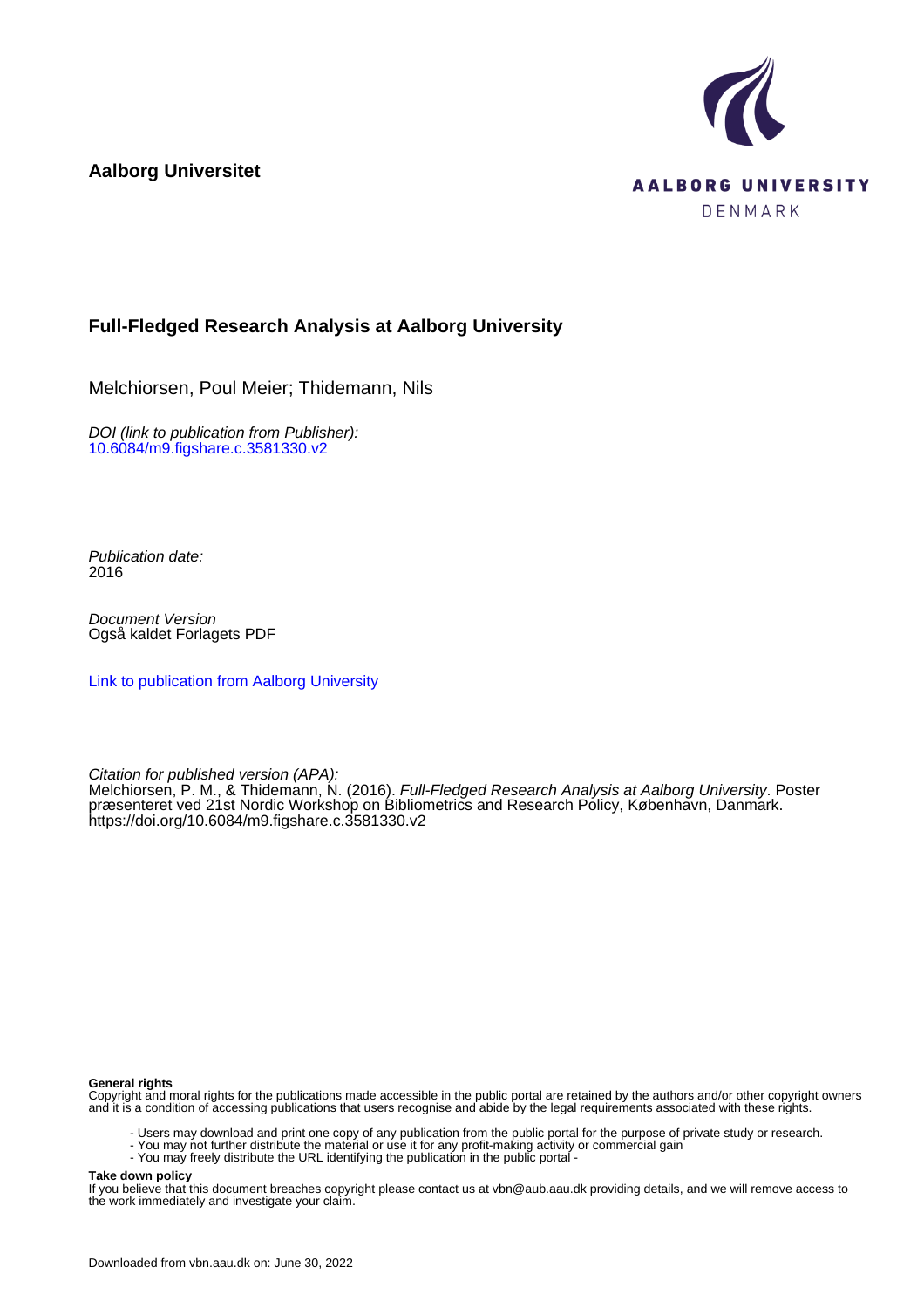**Aalborg Universitet**



### **Full-Fledged Research Analysis at Aalborg University**

Melchiorsen, Poul Meier; Thidemann, Nils

DOI (link to publication from Publisher): [10.6084/m9.figshare.c.3581330.v2](http://dx.doi.org/10.6084/m9.figshare.c.3581330.v2)

Publication date: 2016

Document Version Også kaldet Forlagets PDF

[Link to publication from Aalborg University](http://vbn.aau.dk/da/publications/fullfledged-research-analysis-at-aalborg-university(edf3164f-0cbb-4ab1-9ac2-061d0fce2eab).html)

Citation for published version (APA): Melchiorsen, P. M., & Thidemann, N. (2016). Full-Fledged Research Analysis at Aalborg University. Poster session præsenteret ved 21st Nordic Workshop on Bibliometrics and Research Policy, København, Danmark.DOI: 10.6084/m9.figshare.c.3581330.v2

**General rights**

Copyright and moral rights for the publications made accessible in the public portal are retained by the authors and/or other copyright owners and it is a condition of accessing publications that users recognise and abide by the legal requirements associated with these rights.

- ? Users may download and print one copy of any publication from the public portal for the purpose of private study or research.
- ? You may not further distribute the material or use it for any profit-making activity or commercial gain
- ? You may freely distribute the URL identifying the publication in the public portal ?

**Take down policy**

If you believe that this document breaches copyright please contact us at vbn@aub.aau.dk providing details, and we will remove access to the work immediately and investigate your claim.